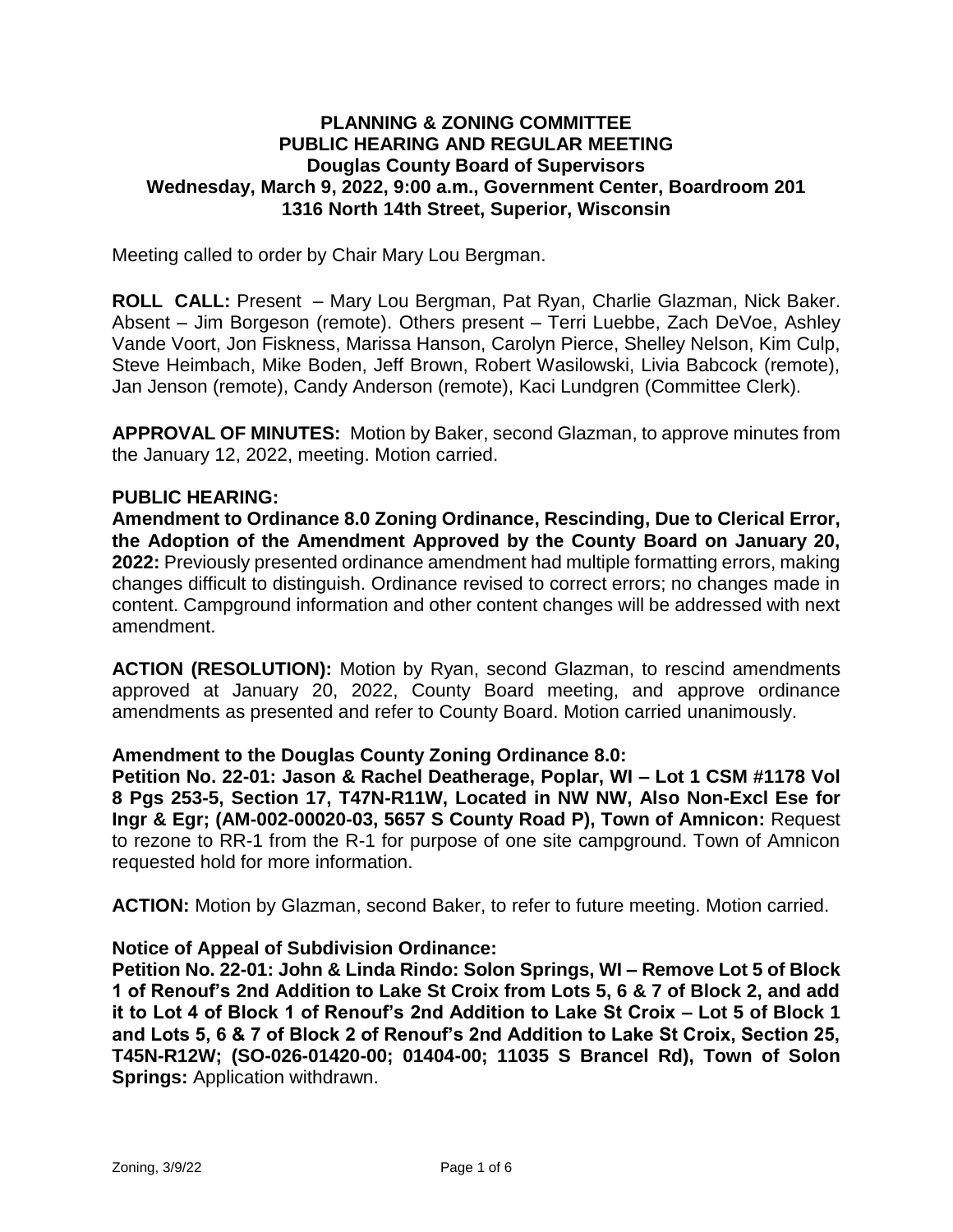# **Conditional-Use Permits:**

**Torvinen Rentals, LLC (seller) / Brown Knows Domains, LLC (buyer):** Change of use request from commercial salvage yard to light industrial construction. Applicant (Jeff Brown) present; town had no objections.

**ACTION:** Motion by Glazman, second Baker, to approve application with the following conditions: hours of operation are 9 a.m. to 6 p.m., sanitary subject to state approval, and any additional changes could require additional permitting. Motion carried.

**David and Livia Babcock:** Request for three site, private-use campground. Applicant present remotely; town had no objections.

**ACTION:** Motion by Baker, second Glazman, to approve application with the following conditions: limit to three campers; decks for campers subject to land-use permit; all structures must meet applicable setbacks; privy permit is pending; follow-up to be conducted in spring to verify ordinary high water mark. Motion carried.

**Camp Amnicon Foundation:** Request to expand with addition of three cabins. Application needs to be re-advertised with corrected wording on notice.

**ACTION:** Motion by Glazman, second Baker, to refer to future meeting. Motion carried.

**WP Heimbach Investments:** Request for commercial storage building. Applicant present; town had no objections.

Robert Wasilowski spoke on concerns of traffic and commercial use in a residential area.

**ACTION:** Motion by Glazman, second Baker, to approve application with the following conditions: meet all setbacks; meet all state regulations and obtain necessary permits for a commercial building. Motion carried.

## **Conditional-Use Revisions:**

**Douglas and Cheryl McCuskey (seller) / Sean McCuskey (buyer):** Request to transfer property owner of non-metallic mine permit #21616. Applicants not present; no objections from town.

**ACTION:** Motion by Ryan, second Baker, to approve. Motion carried.

**Michael Michalski:** Request to transfer mine operations for non-metallic mine permit #13308. Applicant not present; no objections from town.

**ACTION:** Motion by Ryan, second Baker, to approve. Motion carried.

## **Conditional-Use Renewal:**

**Trusty Trucking, Inc.:** Request for non-metallic mining permit renewal. Applicant not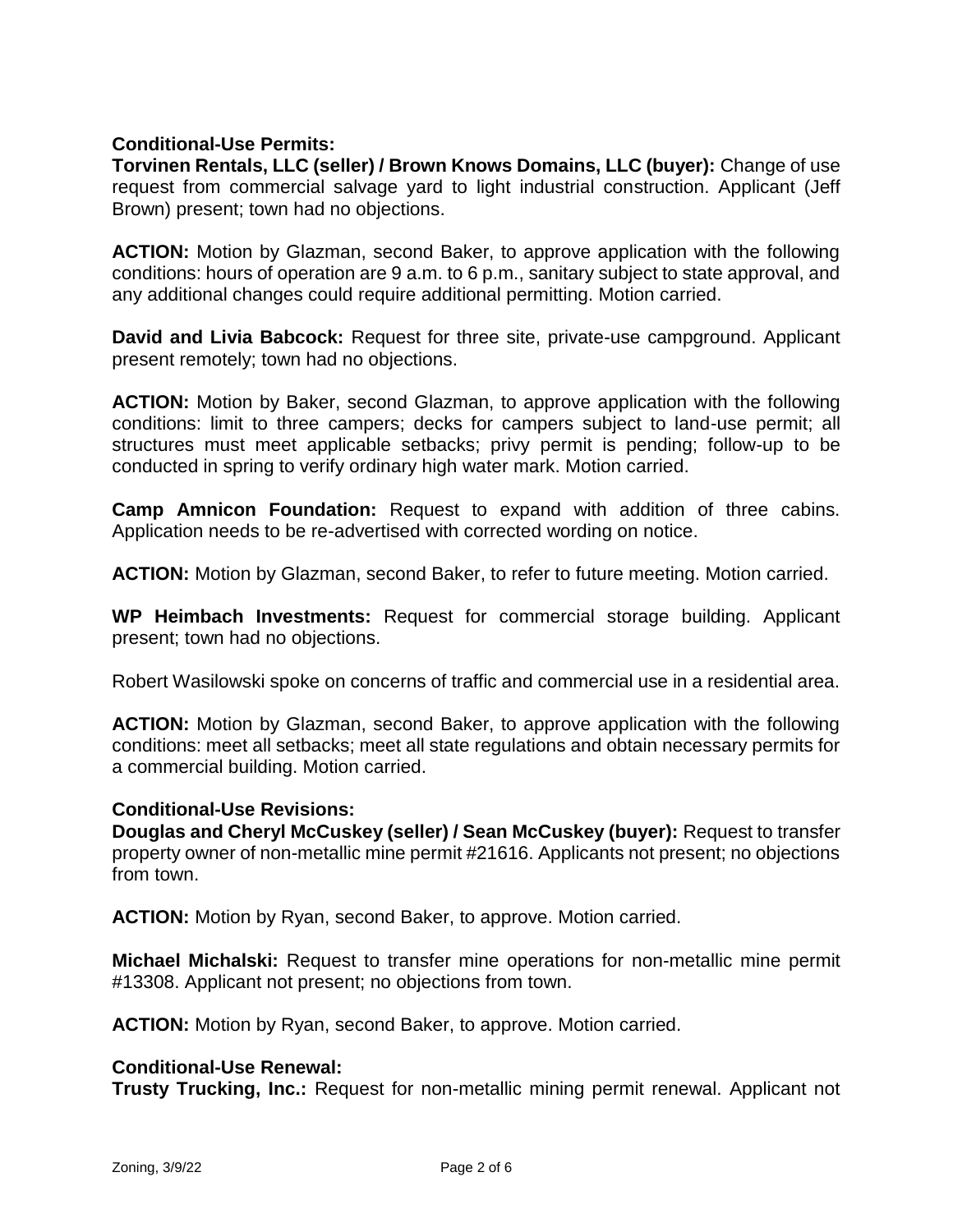present; town had no objections.

**ACTION:** Motion by Ryan, second Glazman, to approve application with the following conditions: Permit approved for five-year period, expiring February 9, 2027; must comply with Ordinance 8.0, Section VI, Sub 6.2; financial assurance instrument required based on cost for Douglas County to reclaim this site in accordance with Ordinance 8.9 and NR 135; must comply with Ordinance 8.9 to include NR 135 annual reporting requirements; no excavation in wetlands without a DNR permit; must obtain DNR stormwater permit if operations infringe on 500 foot setback from any stream. Motion carried.

# **Reclamation Plan Approvals:**

**Dairyland Township (operator) / Douglas County Forestry (owner):** Applicant not present; no objections from town.

**ACTION:** Motion by Ryan, second Glazman, to approve with the following conditions: At the time mining ceases, site must be restored as defined in the reclamation plan; financial assurance instrument is not required for municipalities in accordance with Ordinance 8.9 and NR 135; Notification must be provided to Douglas County for the following reasons: bankruptcy (reported within 10 days of filing); prior to a change in mine operators or land ownership; and when reclamation activities are completed. Reclamation plan must be revised prior to expanding mine acreage or depth outside the parameters of what is specified in the reclamation plan; material changes to the mine operation that may affect the submitted reclamation plan or its conditions should be authorized by Douglas County prior to their implementation; other departments or agencies that may have authority over the proposed changes should also be consulted and any changes approved by them as well; must comply with Ordinance 8.9 to include NR 135 annual reporting requirements. Motion carried.

**Milestone Materials (operator) / Mathy Construction (owner):** Applicant present remotely; no objections from town.

**ACTION:** Motion by Ryan, second Glazman, to approve with the following conditions: At the time mining ceases, site must be restored as defined in the reclamation plan; financial assurance instrument required based on cost for Douglas County to reclaim this site in accordance with Ordinance 8.9 and NR 135; no mining activities can occur until financial assurance is accepted by Douglas County. Notification must be provided to Douglas County for the following reasons: Any changes to the financial instrument (reported within one month); bankruptcy (reported within 10 days of filing); prior to a change in mine operators or land ownership; and when reclamation activities are completed. Reclamation plan and financial assurance must be revised prior to expanding mine acreage or depth outside the parameters of what is specified in the reclamation plan; material changes to the mine operation that may affect the submitted reclamation plan or its conditions should be authorized by Douglas County prior to their implementation; other departments or agencies that may have authority over the proposed changes should also be consulted and any changes approved by them as well; must comply with Ordinance 8.9 to include NR 135 annual reporting requirements. Motion carried.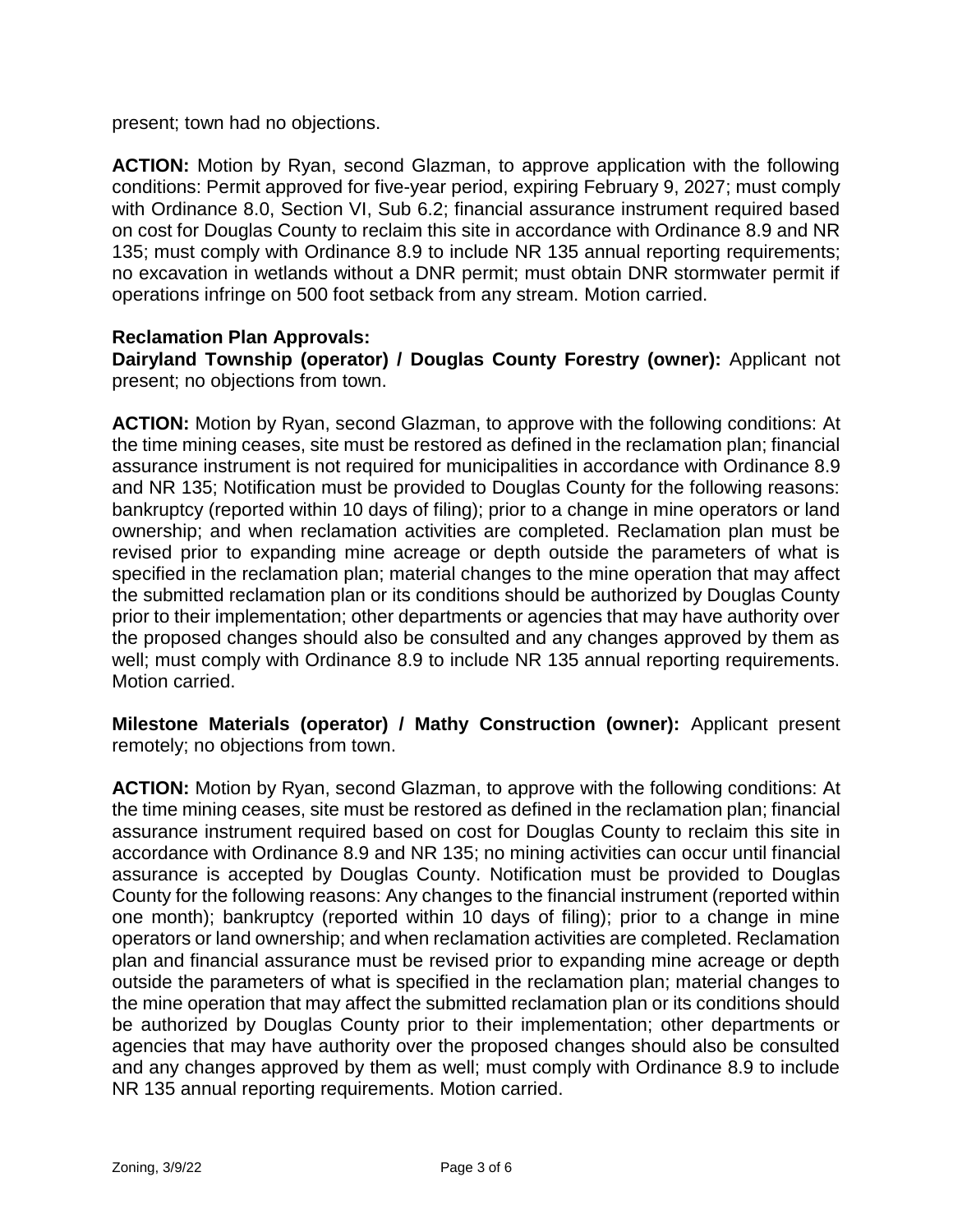**Trusty Trucking (owner/operator):** Applicant not present; no objections from town. **ACTION:** Motion by Ryan, second Glazman, to approve with the following conditions: At the time mining ceases, site must be restored as defined in the reclamation plan; financial assurance instrument required based on cost for Douglas County to reclaim this site in accordance with Ordinance 8.9 and NR 135; no mining activities can occur until financial assurance is accepted by Douglas County. Notification must be provided to Douglas County for the following reasons: Any changes to the financial instrument (reported within one month); bankruptcy (reported within 10 days of filing); prior to a change in mine operators or land ownership; and when reclamation activities are completed. Reclamation plan and financial assurance must be revised prior to expanding mine acreage or depth outside the parameters of what is specified in the reclamation plan; material changes to the mine operation that may affect the submitted reclamation plan or its conditions should be authorized by Douglas County prior to their implementation; other departments or agencies that may have authority over the proposed changes should also be consulted and any changes approved by them as well; must comply with Ordinance 8.9 to include NR 135 annual reporting requirements. Motion carried.

**Solon Springs Concrete, LLC (operator) / Michael Michalski (owner):** Applicant not present; no objections from town.

**ACTION:** Motion by Ryan, second Glazman, to approve with the following conditions: At the time mining ceases, site must be restored as defined in the reclamation plan; financial assurance instrument required based on cost for Douglas County to reclaim this site in accordance with Ordinance 8.9 and NR 135; no mining activities can occur until financial assurance is accepted by Douglas County. Notification must be provided to Douglas County for the following reasons: Any changes to the financial instrument (reported within one month); bankruptcy (reported within 10 days of filing); prior to a change in mine operators or land ownership; and when reclamation activities are completed. Reclamation plan and financial assurance must be revised prior to expanding mine acreage or depth outside the parameters of what is specified in the reclamation plan; material changes to the mine operation that may affect the submitted reclamation plan or its conditions should be authorized by Douglas County prior to their implementation; other departments or agencies that may have authority over the proposed changes should also be consulted and any changes approved by them as well; must comply with Ordinance 8.9 to include NR 135 annual reporting requirements. Motion carried.

**Solon Springs Concrete, LLC (operator) / Sean McCuskey (owner):** Applicant not present; no objections from town.

**ACTION:** Motion by Ryan, second Glazman, to approve with the following conditions: At the time mining ceases, site must be restored as defined in the reclamation plan; financial assurance instrument required based on cost for Douglas County to reclaim this site in accordance with Ordinance 8.9 and NR 135; no mining activities can occur until financial assurance is accepted by Douglas County. Notification must be provided to Douglas County for the following reasons: Any changes to the financial instrument (reported within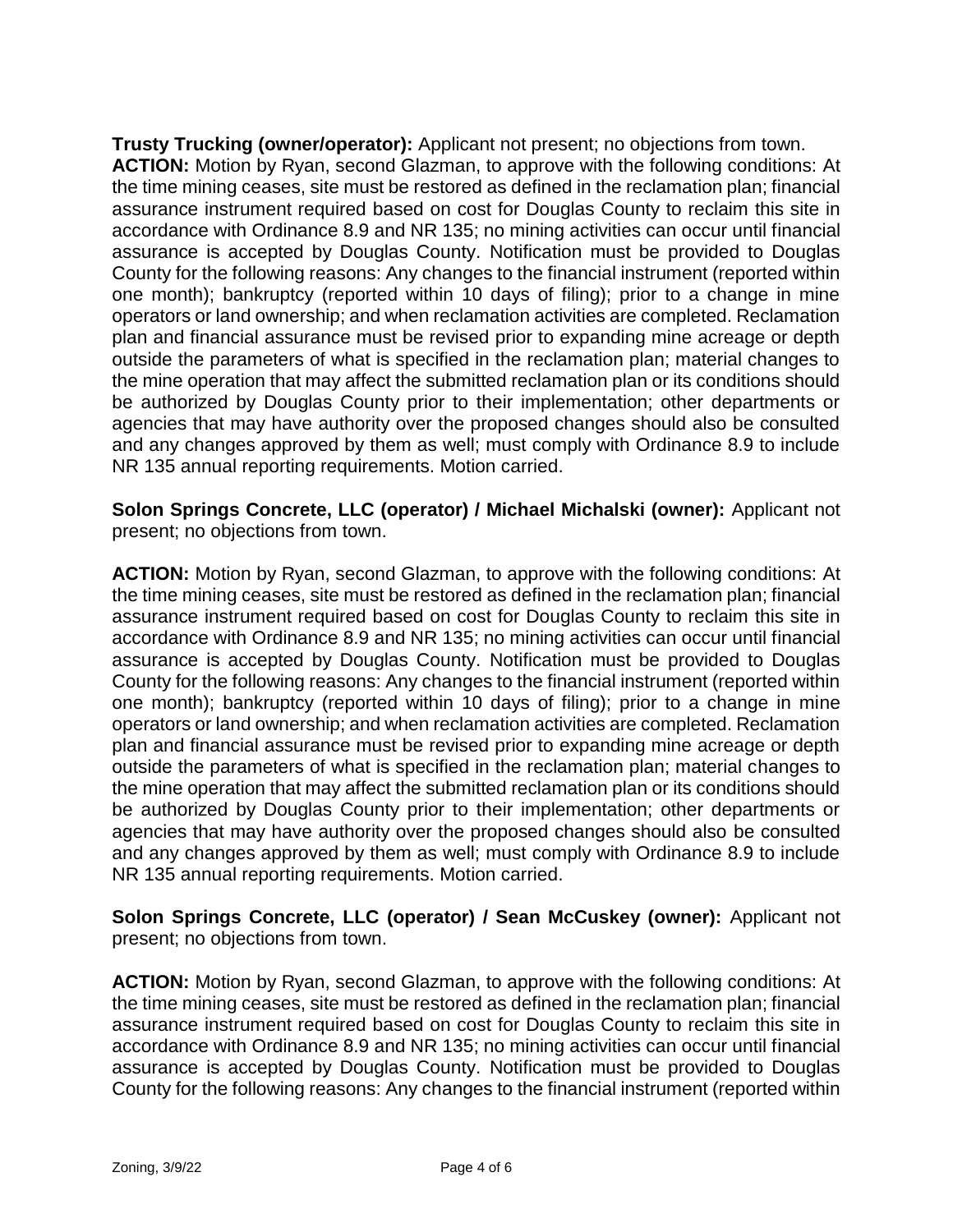one month); bankruptcy (reported within 10 days of filing); prior to a change in mine operators or land ownership; and when reclamation activities are completed. Reclamation plan and financial assurance must be revised prior to expanding mine acreage or depth outside the parameters of what is specified in the reclamation plan; material changes to the mine operation that may affect the submitted reclamation plan or its conditions should be authorized by Douglas County prior to their implementation; other departments or agencies that may have authority over the proposed changes should also be consulted and any changes approved by them as well; must comply with Ordinance 8.9 to include NR 135 annual reporting requirements. Motion carried.

*Five minute break taken at 9:39 a.m.*

# **DEPARTMENT REPORTS:**

**Planning and Zoning/Board of Adjustment:** Short staffed since November; interviews held for open positions. No Board of Adjustment meeting in March.

**Land Conservation:** Several grants awarded to assist Aquatic Invasive Species Coordinator; will present on Agriculture Enterprise Area at Town of Amnicon.

**Surveyor:** Working in-office drafting corner sheets.

**Land Records:** Pictometry flight will occur this spring; NextGen 911 training will be held in Spooner. State data submitted for approval; several server upgrades to occur in 2022.

**Real Property Lister:** Rolls sent to assessors; approximately 1900 documents processed in 2021.

**Register of Deeds – Retained Fees Account:** Included with agenda.

## **ACTION ITEMS:**

**After-the-Fact Fee Waiver Request:** Letter included with agenda requesting waiver of fee as property owner thought contractor obtained permit.

**ACTION:** Motion by Baker, second Ryan, to deny request. Motion carried.

#### **INFORMATIONAL ITEM:**

**Charging Permit Fees for Solar Arrays:** Any structure erected on a property requires a permit. Future ordinance revision should outline solar arrays and the requirements for permitting.

**FUTURE AGENDA ITEMS:** Capital project request; contractor conference; solar arrays.

**ADJOURNMENT:** Motion by Ryan, second Baker, to adjourn. Motion carried. Meeting adjourned at 10:09 a.m.

Submitted by,